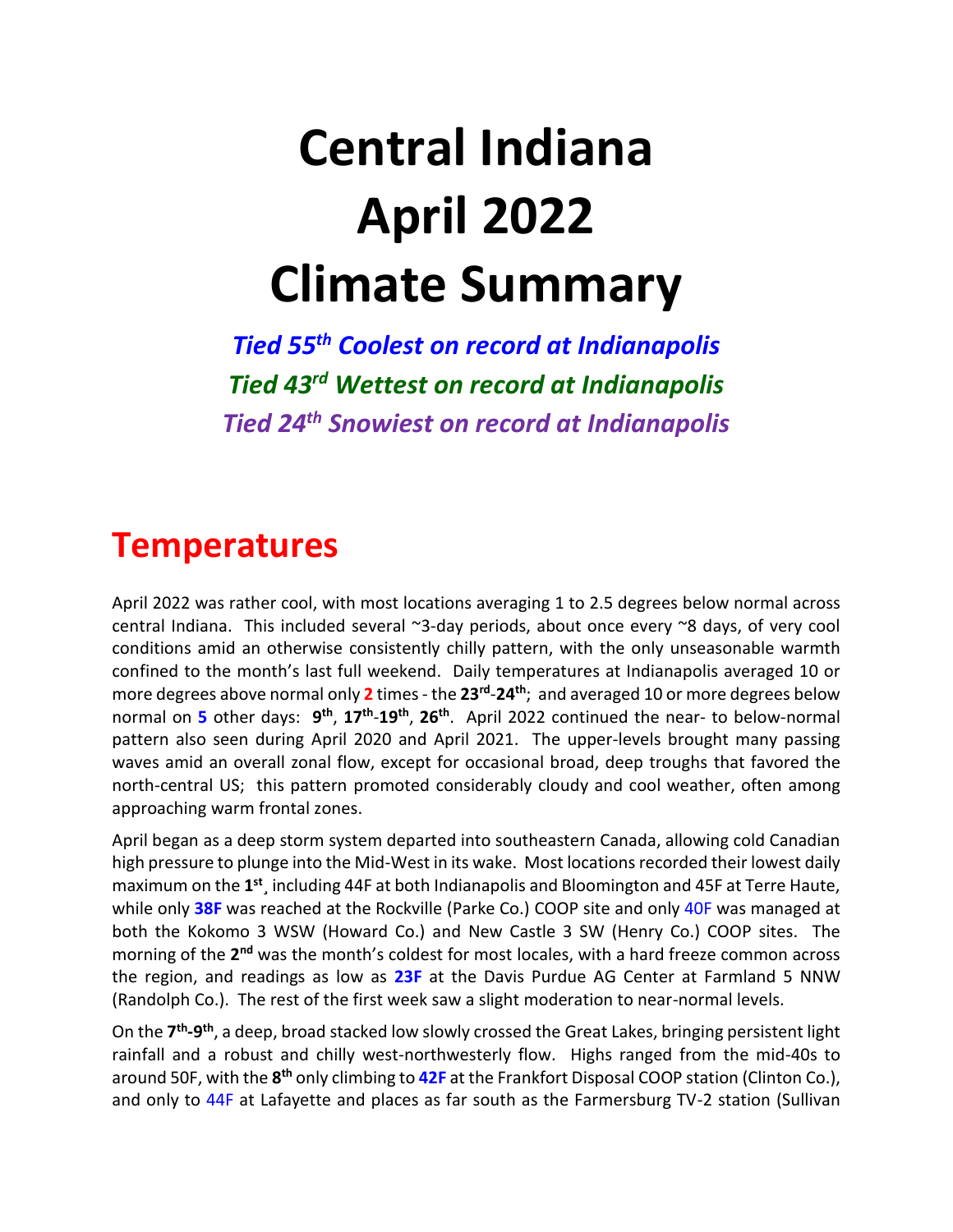Co.), while the 9<sup>th</sup>'s max temps were as low as 42F in Rockville, with 44F observed at both Muncie and Castleton 2 S (Marion Co.). Daily low temperatures trended from near 40F to near 30F; the morning of the **10th** was the coldest - Indianapolis dropped to 30F, while Rockville's **25F** was the lowest observation, with a hard freeze scattered through the rest of the region, and as far south as a 27F mark at the Oolitic Purdue Experimental Farm (Lawrence Co.).

The month's greatest warming then followed during the **10th**'s daytime as a quickly-arriving upper ridge helped to boost temperatures into the 60s to around 70F: Terre Haute climbed from 28F to 69F (for a change of +41 degrees) in just over 10 hours, while the Shoals 8 S (Martin Co.) COOP station's increase from 30F to 71F was also +41 degrees. Mild days followed on the **11th** -**13th** as afternoon highs reached the mid 60s to low 70s for most locations: on the **12th** Bloomington peaked at 73F, while it was 74F at the Seymour 1 WSW (Jackson Co.) CCOOP station, and Shoals 8 S reached **78F**; on the **13th**, Oolitic hit **77F** and Indianapolis was 68F.

The most unseasonable cold of April 2022 occurred on the **17th** -**19th** as two areas of polar high pressure pushed across the Mid-West in quick succession, with the second ridge advancing as far as the southeastern US. Morning lows were in the upper 20s to mid-30s, while daytime highs only reached the 40s on the **18th**, while 50s were common on the **17th** and **19th** . The **17th** and **18th** saw temperatures at or below freezing over the northern/eastern half of central Indiana, with Farmland 5 NNW dropping to **26F** and **27F**, respectively, while Kokomo 3 WSW and Tipton 5 SW (Tipton Co.) were **27F** on both mornings. The morning of the **19th** brought a more widespread, yet milder freeze, as readings of 30F to 32F were common across the entire region, with **27F** in Rockville, while Indianapolis dropped to 31F for its only freeze of the week. Maximum temperatures on the **18th** were as low as **39F** at both Kokomo 3 WSW and New Castle 3 SW, while Lafayette and Muncie only topped out at 42F; meanwhile 51F was reached at both the Southwest Purdue AG Center at Vincennes 5 NE (Knox Co.) and Shakamak State Park (Sullivan Co.).

Very warm conditions then graced central Indiana on the **23rd** -**24th** courtesy of robust southsouthwesterly flow between the remnant surface high along the Atlantic coast and a late-winter storm system deepening over the northern Plains. Mid-80s were the rule on the **23rd**, with **86F** reported across all corners of the realm - from Shelbyville and Indianapolis - Eagle Creek to Shoals 8 S and Tipton 5 SW, while lowest maximums were found at a few sites in Clinton and Tippecanoe Counties that only reached 79F. Castleton 2 S' 85F was the "highest April max since 2002"; as was the case for Indianapolis' 84F, however, Indy's April maximum historically averages 81F, with the month having topped out in the 79-83F range in each of the past 9 years (2013-2021). The **23rd** also had the mildest overnight of the month, as readings only dropped into the 60s, with the highest minimum observed at Shoals 8 S (**70F**), while Shelbyville and Muncie only dropped to 67F, and Indianapolis observed 63F.

The **24th**'s max temps were not as warm yet still well above normal, led by **84F** at several sites, including Shelbyville and Washington 1 W (Daviess Co.), while Indianapolis peaked at 81F. A cold frontal passage during the overnight of the **24th** started a quick transition to a couple more days of well below normal temperatures.

Another polar mass of high pressure crossed the Great Lakes during the **26th** -**28th**, with central Indiana catching the milder, southern periphery of this chill. Morning lows on the **26th** and **27th** dropped into the 30s, although sub-freezing temperatures were isolated; lowest readings being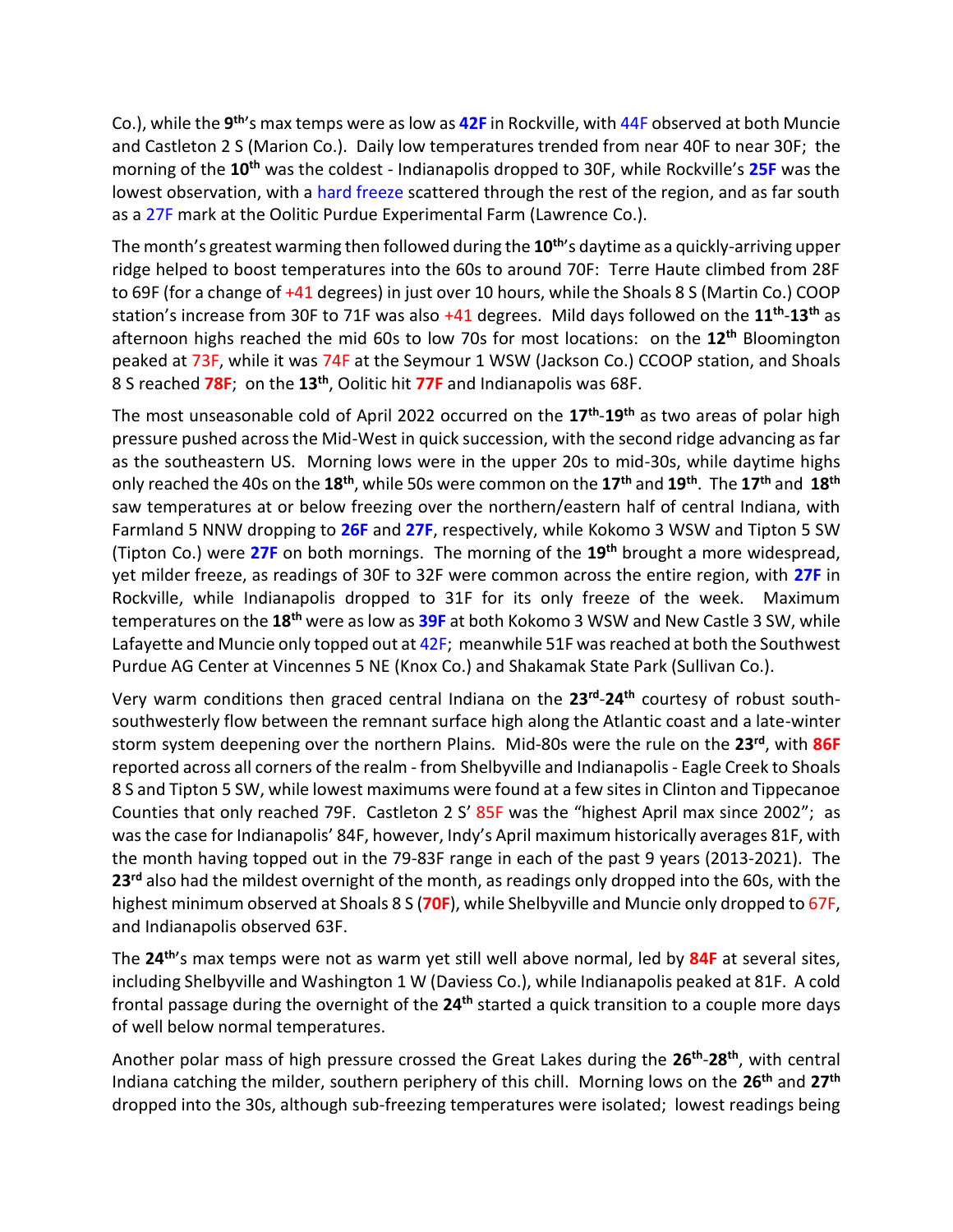**29F** on the **27th** (at Farmland 5 NNW and Kokomo 3 WSW), and **30F** on the **28th** (at Tipton 5 SW and Crawfordsville 6 SE (Montgomery Co.)). The **26th** featured the coldest afternoon of the week, with readings ranging from **50F** at Farmland 5 NNW to 64F at Elnora (Daviess Co.).

April 2022's slightly below normal temperatures continued the trend since April 2020's slightly below normal and April 2021's near normal readings. Yet, April 2022 was in contrast to the noticeably mild March 2022.

|                            | April 2022   | April 2022   | Highest                    | Lowest                                   |
|----------------------------|--------------|--------------|----------------------------|------------------------------------------|
| Site                       | Average Temp | Dep from Nml | Temperature                | Temperature                              |
| Indianapolis Int'l Airport | 51.5         | $-2.2$       | 84 on 23rd                 | 29 on $2nd$                              |
| Lafayette                  | 49.6         | $-1.5$       | 83 on 23rd                 | 28 on 2 <sup>nd</sup> , 10 <sup>th</sup> |
| Muncie                     | 51.4         | $-2.2$       | 85 on $23^{\text{rd}}$     | $24$ on $2nd$                            |
| <b>Terre Haute</b>         | 52.8         | $-1.2$       | 84 on $23^{\text{rd}}$     | 26 on $2nd$                              |
| Bloomington                | 52.6         | $-1.7$       | 85 on $23^{\text{rd}}$     | 26 on $2nd$                              |
| Shelbyville                | 53.7         | $-0.8$       | $86$ on $23$ <sup>rd</sup> | 30 on 10 <sup>th</sup>                   |
| Indianapolis Eagle Creek   | 51.9         | $-1.7$       | 86 on 23rd                 | 27 on $2nd$                              |

At Indianapolis, April 2022's daily average temperatures were above normal on 12 days and below normal on 18 days. It was the (tied)  $55<sup>th</sup>$  coolest April for the Indianapolis Area since weather records began in 1871, placing it in the 36<sup>th</sup> percentile of all recorded Aprils.

# **Precipitation**

Following the release of the new 30-year climatological normals (1991-2020), April is now typically the fourth-wettest month across most of central Indiana, normally totaling significantly more precipitation than March, yet less than May, June or July. Exceptions to this pattern are found across the region's southern counties where April ties May as the year's climatologically rainiest month at Terre Haute, while at Bloomington April falls in second behind June, and at Shelbyville it is normally the third-rainiest month after May and June. The previous 30-yr normals (1981-2010) had placed April as only the  $4<sup>th</sup>$ -wettest at all seven  $1<sup>st</sup>$ -order sites.

The region's typical north-south precipitation gradient is normally present in April, ranging from just under 4" across the far northern counties to just over 5" along far southern zones. Although this difference is proportionally less than that normally found in the January-March period – this follows the trend into more uniform precipitation across central Indiana through May-August. Despite measurable rain falling on 17 to 19 days, April 2022's totals were generally about an inch below these normals; although locations through several central counties finished the month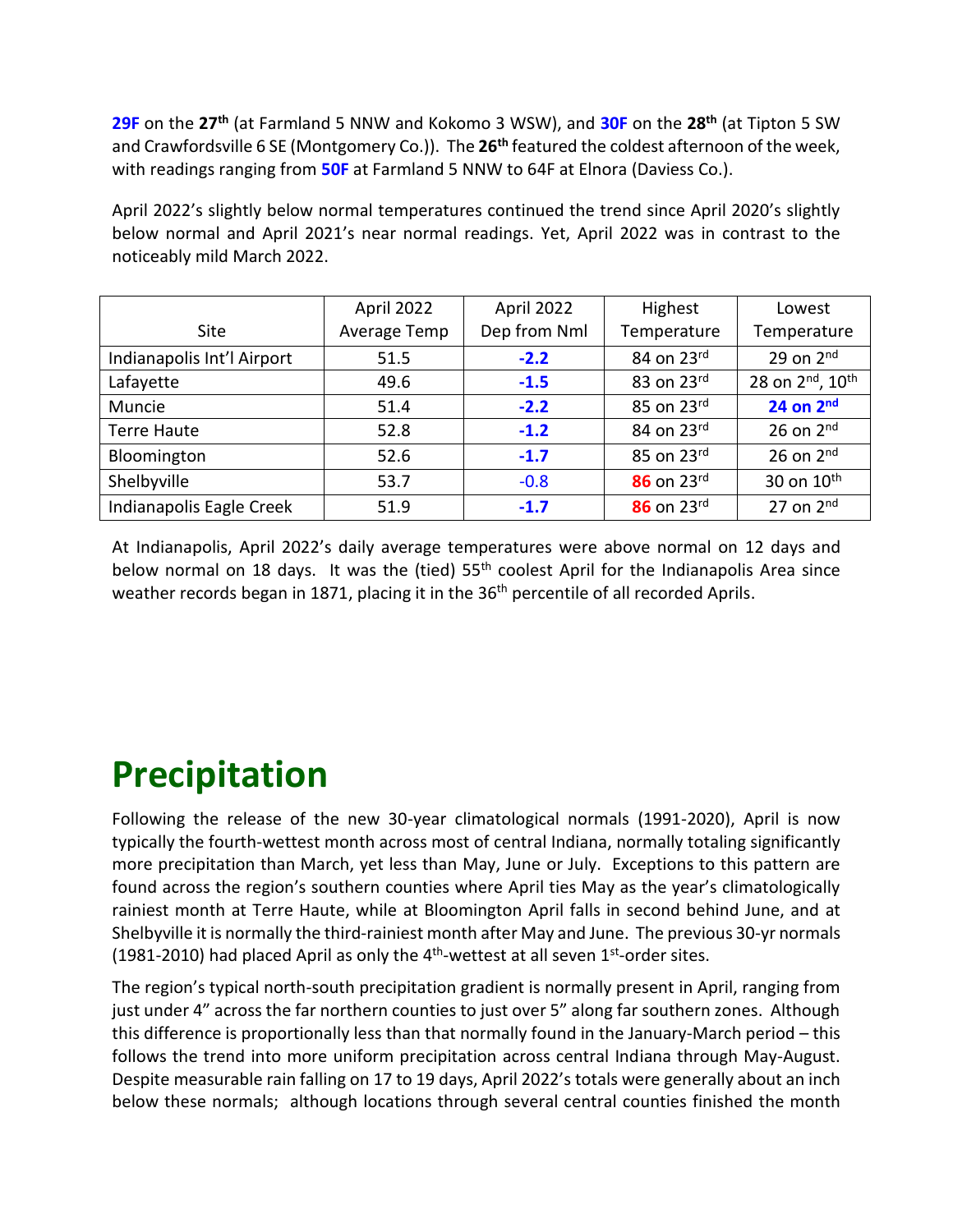with near to slightly above normal precipitation totals. **4.42"** fell at Indianapolis International Airport, which was essentially at normal. Despite monthly totals generally modest compared to normals, April 2022 was the wettest April of the last three years.

Minor **river flooding** carried over from March 2022 on the Wabash River from Montezuma down to Riverton. Flooding ended on the night of the **4 th** at Montezuma and Terre Haute; and despite light rains finally ended at Riverton early on the 6<sup>th</sup>, after over two weeks of flooding at this site. Following several days near bankfull conditions, Vincennes' river stage teetered at or just into minor flood from pre-dawn on the **3 rd** to the morning of the **5 th** .

Daily widespread light rains fell over central Indiana from the **5 th** through early on the **9 th** . 1-day totals were as high as 0.65" through dawn on the **6 th** at Clay City (Clay Co.), and 0.59" through dawn on the 7<sup>th</sup> at Hymera (Sullivan Co.); although reported 4-day totals were no greater than the isolated 0.90-0.98" reported across Sullivan, Owen, and Tippecanoe Counties. The **11th** found more widespread light to moderate rainfall, around a lone heavier observation of **1.06"** at the Bowling Green 1 W COOP site. The generally damp mid-month pattern finally produced more appreciable rains on the **13th**, with 0.50-**1.70"** common across the region, an **1.90"** observation near Mooresville (Morgan Co.), and reports near/above **1.50"** common across Lawrence, Martin and Monroe Counties.

Following this more impressive rainfall, a few site specific **river sites flooded** on the **14th** from pre-dawn to afternoon hours, namely, the Mississinewa River at Ridgeville, Flatrock River at Raleigh, and Beaver Creek at Shoals. Main stem river flooding soon followed on most of the lower White River: Elliston, Edwardsport, and Petersburg entered flood stage on the **14th**, with Hazleton following on the **15th**. The associated crest flowed from Elliston at dawn on the **15th** down to Hazleton by pre-dawn on the **18th**. Minor flooding ended at Elliston on the morning of the **16th** ¸ and at Edwardsport on the **18th**, with points along southern Knox County ending ~6 days in flood on the **20th** -**21st**. Isolated flooding was also observed along other main stem rivers: the East Fork of the White at Seymour flooded from the **14th** -**16th**, while the Wabash at Montezuma flirted with the minor flood threshold for ~6 hours early on the **16th** .

Several more days of widespread light rainfall occurred within the **17th** -**20th**, with no 1-day readings exceeding ~0.50"; the greatest 4-day totals of 0.60-0.90" were over south-central zones, especially Monroe and Lawrence Counties. April's last week then started with a broad swath of moderate to heavy rainfall on the **24th** over all but southeastern counties; with the greatest observations along a narrow axis from **2.93"** at Vincennes 5 NE, through **1.93"** just south of Ellettsville (Monroe Co.), to **1.43"** in Greenwood (Johnson Co.). Following additional light to moderate rain on the 25<sup>th</sup>, numerous 2-day totals of 0.80-2.00" were seen near and between the I-70 and I-69 corridors, with **3.11"** at Vincennes 5 NE, as well as **2.21"** northeast of Bloomfield (Greene Co.). **Isolated flooding** followed, with Youngs Creek at Amity reaching minor flood from the afternoon of the **25th** to dawn on the **26th**¸ while the White River at Edwardsport spent 2.5 days in flood over the **26th** -**28th** .

The month closed with one final rainy day on the **30th** as scattered afternoon showers led to several rounds of evening thunderstorms, which made for the month's greatest 24-hr totals over northern portions of the Indianapolis metro and points northeastward: **2.16"** near Sheridan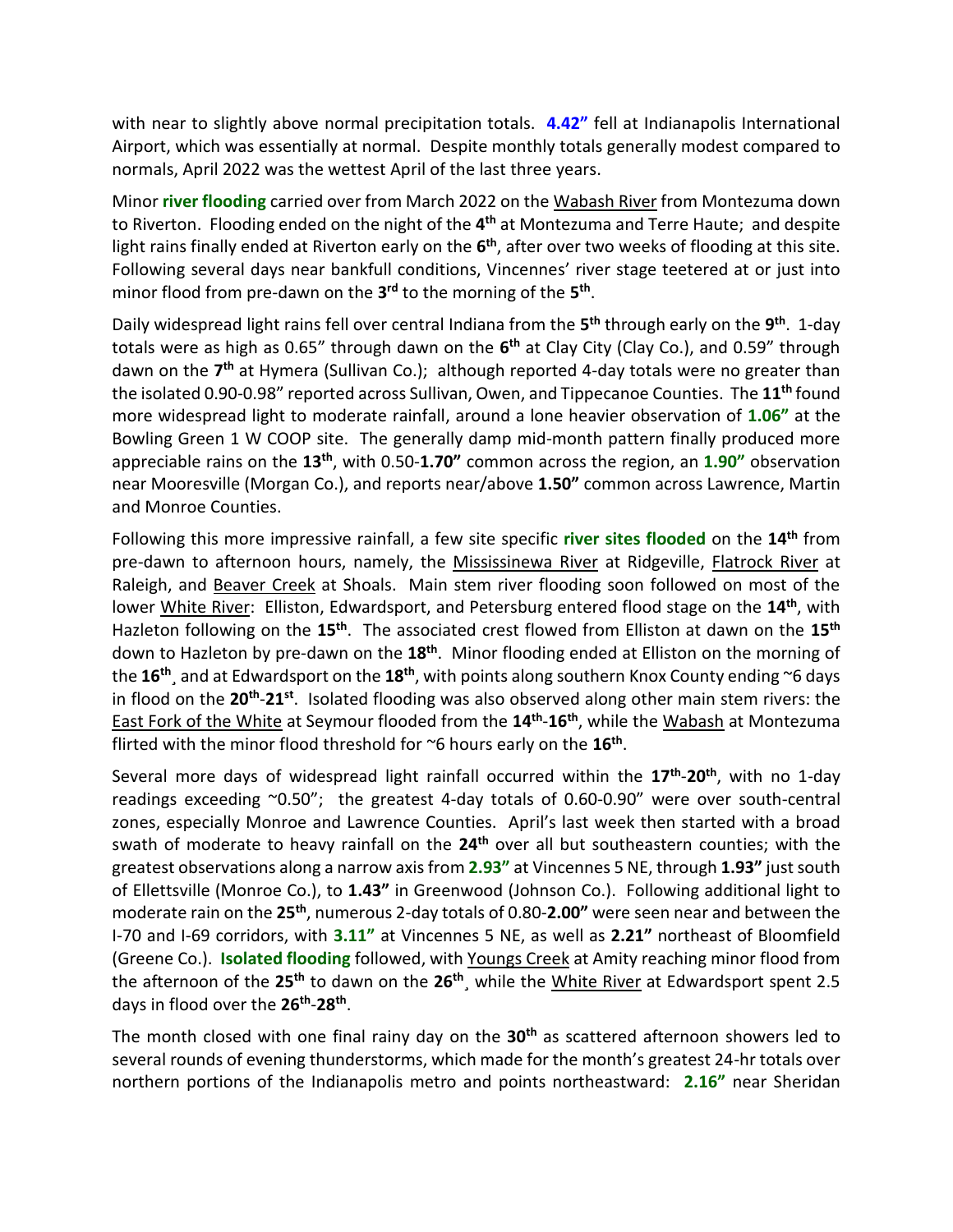(Hamilton Co.), **2.14"** in Williams Creek (Marion Co.), and **2.05"** just north of Anthony (Delaware Co.).

Late winter **light snows** and/or mixed precipitation occurred on several days, when promoted by nocturnal timing, and with organized accumulating snowfall generally confined to the Interstate 74 corridor and north. Rain had just changed to snow as the month began early on the **1 st**. As noted by Bob McLain at Castleton 2 S, "snow melted as it landed", with only a very thin coating reported across many northern and central counties, and isolated ~½" amounts in the Lafayette and Carmel areas. Very early on the **9 th**, rain mixed with or changed to various frozen precipitation types, including sleet, graupel, and eventually snow, dropping a dusting from Lafayette to Muncie, with as much as **0.6"** at Kokomo 3 WSW, before tapering off during the morning. The month's greatest snowfall came on the **18th** from briefly-potent early morning snow showers, which brought a broad patch of **1-2"** from the Lafayette area to northeast counties, while embedded narrow, heavier bands lead to reports of **2.9"** near New Ross (Boone Co.) and **2.7"** at New Castle 3 SW. A mixture of rain at the onset limited snowfall south of Interstate 70 to generally a light coating; amid this north-south gradient, Indianapolis officially observed **1.0"** (which was all of Indy's measureable snowfall for April).

In summary, precipitation was frequent, but nevertheless for most locations sub-normal, with these generally slight deficiencies due to lack of stronger thunderstorms. While April normally sees 11-13 days with measurable rain, this was surpassed by 8 days at Terre Haute and 5-6 days elsewhere. However, there are normally  $\approx$ 8 days with 0.10"+ of rain -- Terre Haute and Bloomington both totaled 11, while the five other 1<sup>st</sup>-order sites were overall near this normal; thus the above normal frequency of days with measureable rain was led by very light rainfalls. April 2022's generally slightly below normal precipitation continued the pattern from April 2021's rather dry conditions, while countering the trend from March 2022's plentiful totals. The yearto-date total at Indianapolis rose to **14.80"**, a surplus of **1.22"** above normal.

| Site                 | April 2022    | April 2022   | <b>Wettest Day</b>         | Longest Dry Stretch                             |
|----------------------|---------------|--------------|----------------------------|-------------------------------------------------|
|                      | Precipitation | Dep from Nml |                            |                                                 |
| Indianapolis Intl AP | 4.42          | $+0.02$      | $1.04$ on $13^{\text{th}}$ | 2 days, 22-23rd, 26-27th                        |
| Lafayette (*)        | 2.01INC       | M            | M on $13th$                | 2 days, 16-17th, 26-27th                        |
| Muncie               | 2.99          | $-0.90$      | 0.98 on $25^{th}$          | 2 days, 26-27th                                 |
| <b>Terre Haute</b>   | 3.34          | $-1.37$      | $0.77$ on $13^{th}$        | 2 days, 3-4 <sup>th</sup> , 26-27 <sup>th</sup> |
| Bloomington          | 4.71          | $-0.23$      | 1.41 on $25^{th}$          | 2 days, 3-4th, 26-27th                          |
| Shelbyville          | 3.42          | $-1.12$      | 1.34 on $25^{th}$          | 2 days, 26-27th                                 |
| Indy - Eagle Creek   | 4.54          | $+0.46$      | 1.16 on $30^{th}$          | 2 days, 26-27th                                 |

(\*) Lafayette's observed precipitation was incomplete

April 2022 was the (tied) 43<sup>rd</sup> wettest in the Indianapolis Area since weather records began in 1871, placing it in the 72<sup>nd</sup> percentile of all recorded Aprils.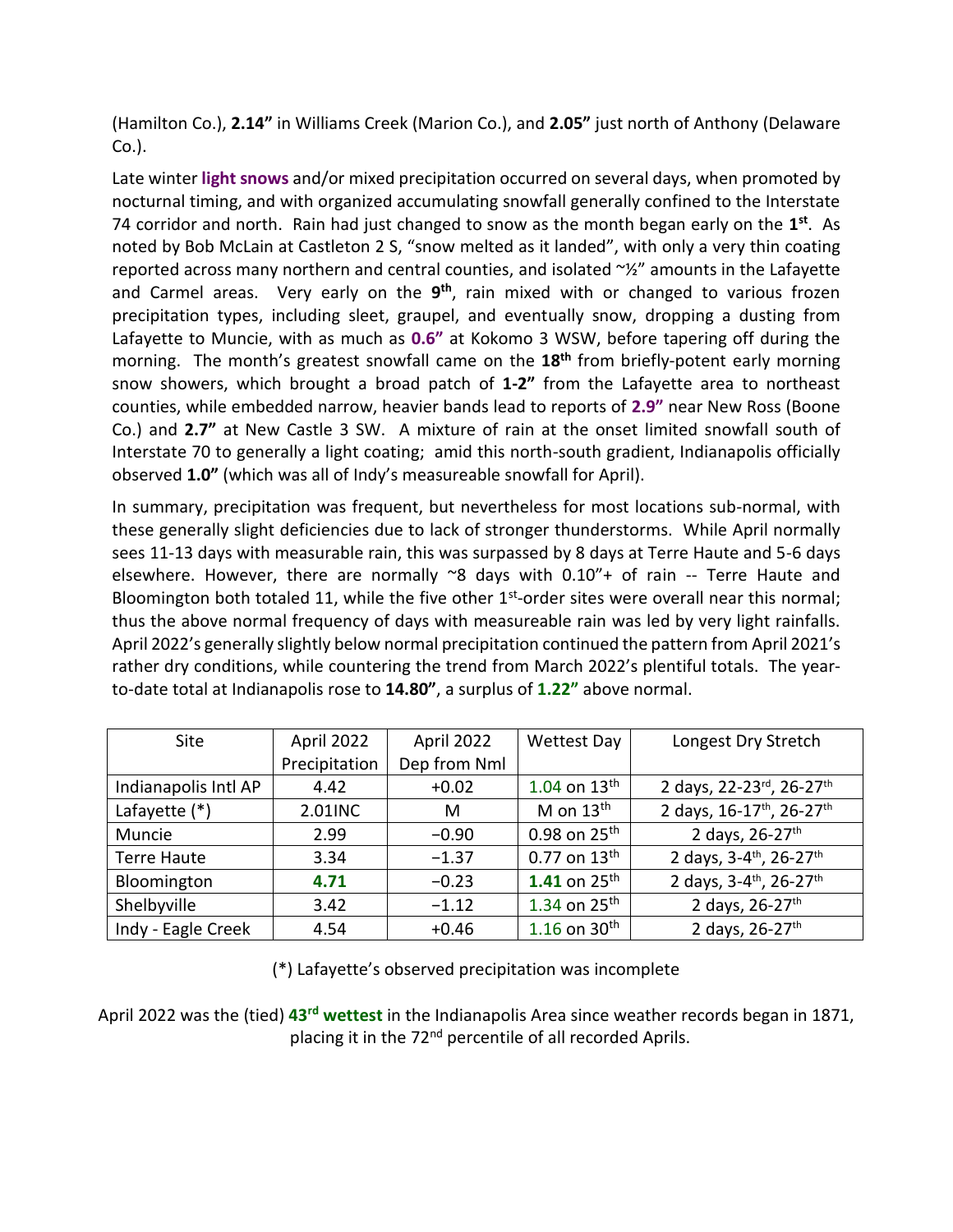

#### **April 2022 Total Precipitation, Through the Morning of 5/1/2022 As Reported By Central Indiana CoCoRaHS Observers**

For the period 700 AM EDT 4/1/2022 -to- 700 AM EDT 5/1/2022. Data is unofficial.

Totals were greatest (4.00-6.50") along and near the I-69 corridor. Minimum values (2.00-3.00") fell over several northwest and a few southeast counties. Most of the region was at least slightly below normal.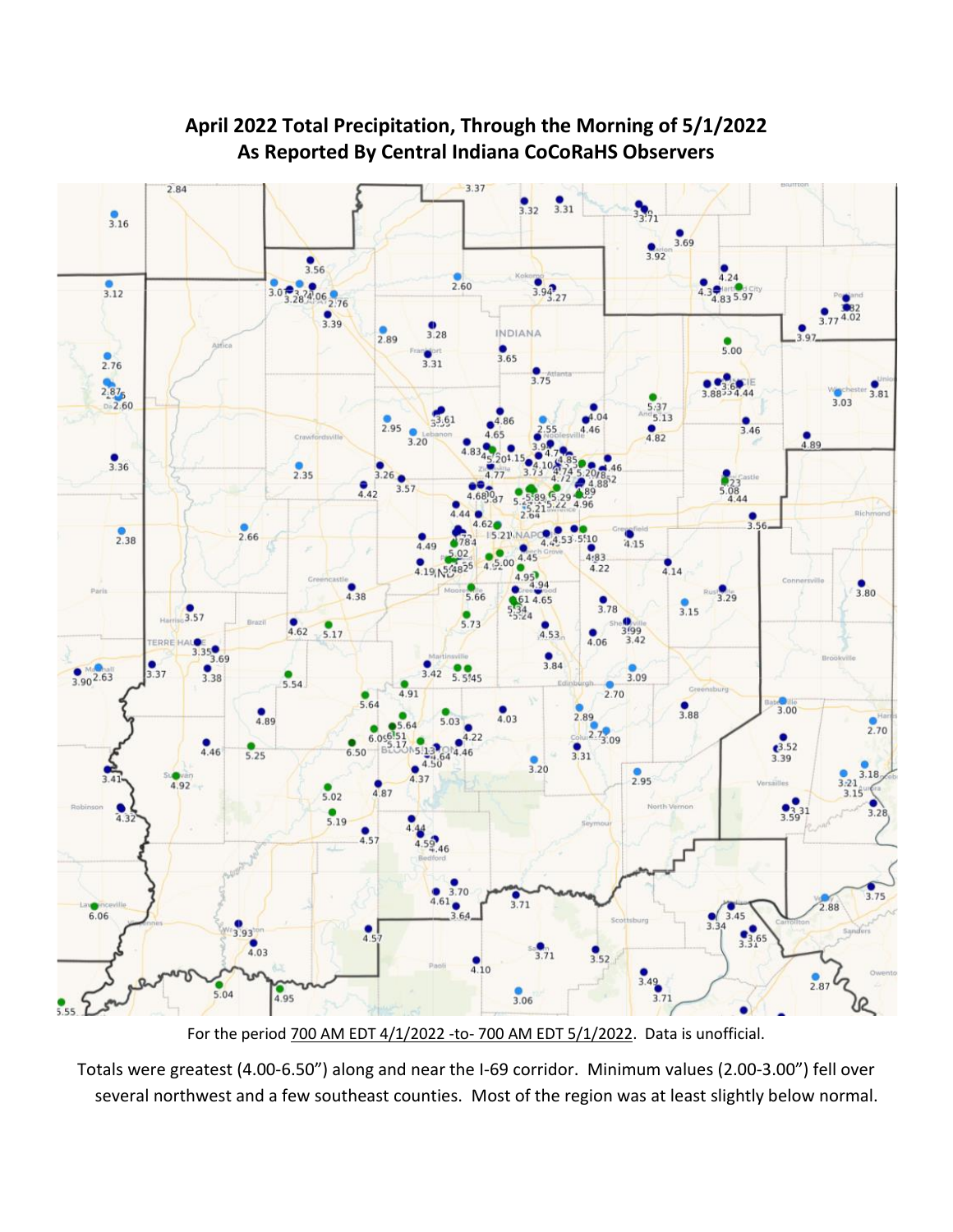### **Severe Weather**

The several days of severe reports included damaging winds impacting several counties on April **13th**, as well as isolated events on the **12th** , **15th** , **23rd** .

On the **13th** , moist lower levels combined with a deep trough over the Mid-West to promote a line of strong storms over southern central Indiana by the early evening. These cells further organized into a squall line whose bowing segments lead to damaging straight line winds, including significant damage to both boat docks on Lake Monroe (Monroe Co.), and the Country Squire Lakes trailer park (Jennings Co.). An associated region of broad rotation eventually lead to the squall line spawning a brief **EF-0 tornado** west of Millhousen (Decatur Co.), with the only damage being to a lean-to roof and wall on a farm outbuilding, while a small horse trailer was picked up and thrown northward.

On the **12th**¸ elevated late morning thunderstorms produced a gust of **59 mph** at Indianapolis Int'l Airport. The **15th** found weak early evening showers produce briefly strong wind gusts courtesy of very dry, and relatively warm, low-levels; including a gust of **61 mph** at the Delaware County Airport. Lastly, April **23rd**'s breezy, non-severe-magnitude winds unfortunately downed a large dead tree in the Indian Oaks Campground (Owen Co.), killing two children.

*For info on severe weather in other areas during April, visit the Storm Prediction Center "Severe Weather Event Summaries" website at [spc.noaa.gov/climo/online](file://///IND-S-FILESVR/SavedFiles/Climate/Press%20Releases%20and%20News%20Stories/spc.noaa.gov/climo/online)*

### **Miscellaneous – Winds, Thunder, Fog & More**

April 2022 found occasional strong and a couple severe wind gusts across the seven 1<sup>st</sup>-order airports from the **11th** to the **24th**. Indianapolis observed **59 mph** from the south-southwest on the **11th** (see severe section above, then Muncie recorded **61 mph** from the west on the **15th** . Also noteworthy was Lafayette's gust to 50 mph on the **14th**. Peak gusts of 45-50 mph were common on the **15th**, as were gusts as high as 40-48 mph on both the **20th** and **24th** . Yet most notable were the **26 days** at Indianapolis when the wind gusted to 25+ mph – this was the greatest frequency of any month at Indianapolis since at least July 2018, and well above the second highest count of these last ~4 years, which was only 22 days in March 2021.

Fog was frequent amid the rather damp conditions, ranging from 12 days to as many as 15 days at Indianapolis and Terre Haute. All seven 1<sup>st</sup>-order airports observed fog on the 5<sup>th</sup>, 6<sup>th</sup>, 9<sup>th</sup>, 13<sup>th</sup>, and 21<sup>st</sup>, with fog also common on the 1<sup>st</sup>, 8<sup>th</sup>, 11<sup>th</sup>, 12<sup>th</sup>, 18<sup>th</sup>, 22<sup>nd</sup>, 24<sup>th</sup>, 25<sup>th</sup>, and 30<sup>th</sup>. Dense fog was rare, only being reported on the **12th** at Muncie and Indianapolis – Eagle Creek, on the **13th** at Bloomington and on the **22nd** at Shelbyville.